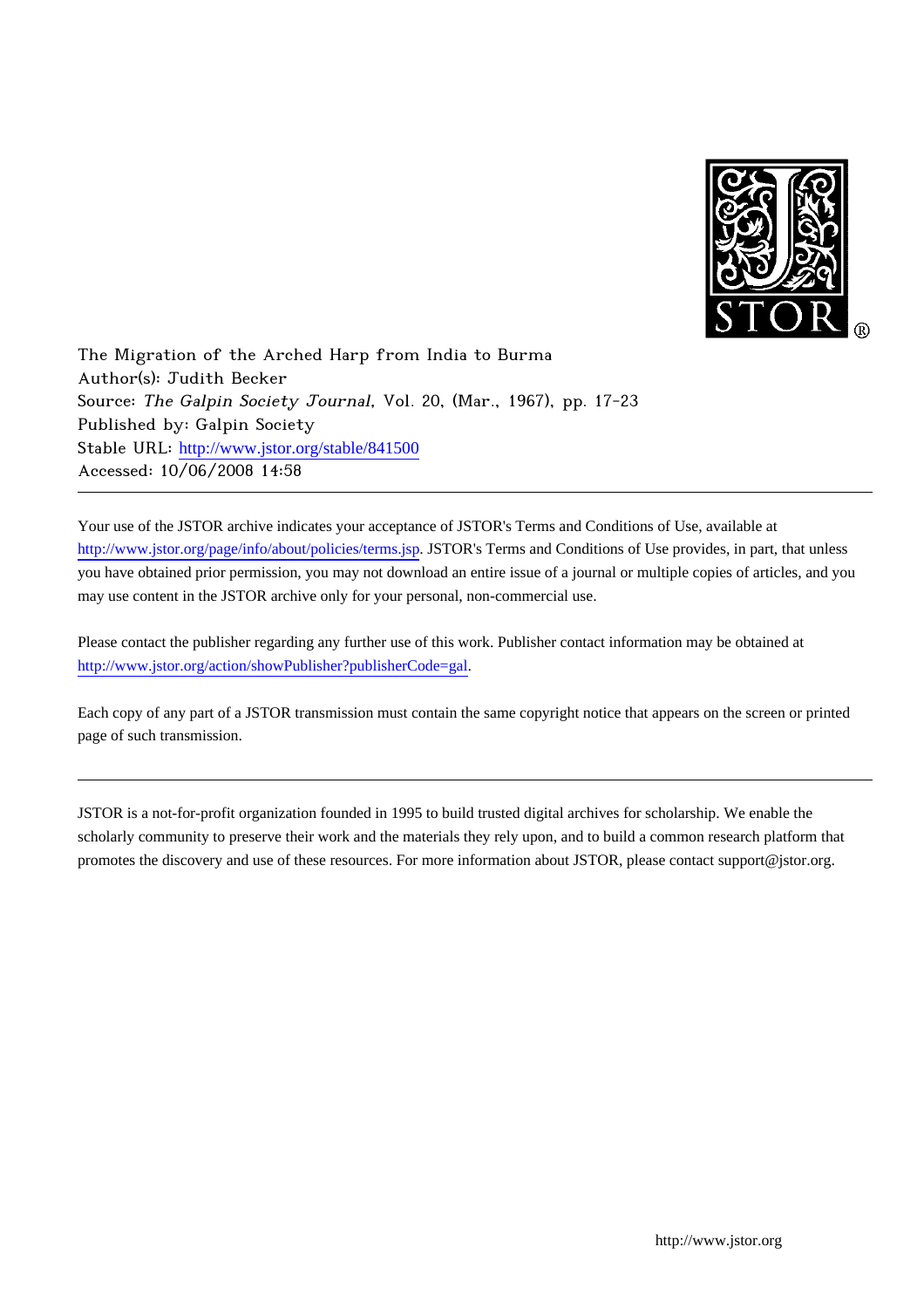## **The Migration of the Arched Harp from India to Burma**

W<sup>HILE</sup> the general route of the arched harp from Sumeria to **India to Burma is widely accepted in its broad outline, the details are as yet uncertain. Specifically, no one has satisfactorily established the approximate time and point of departure of the harp from India to Burma. Claudie Marcel-Dubois in her book, Les Instruments de Musique de L'Inde Ancienne, states that the harp passed from Bengal to Burma sometime after the eighth century A.D.1 As far as I know, this has never been disputed. While it is impossible to be dogmatic, the evidence, circumstantial and material, indicates the need for a revision of this theory. I believe that the harp came into Burma not from the north of India but from the south-eastern coast of India, and not after the eighth century A.D. but sometime before A.D. 500.** 

**The theory that the arched harp came from Bengal to Burma after the eighth century A.D. is based upon two related sets of evidence. (a) The harps on temple reliefs of medieval Burma (A.D. Iooo-I200) are like the harps found on temple reliefs of Bengal. The Bengal harps, the last to appear in India, have a characteristic elongated shape with the body merging imperceptibly into the neck (P1. V, a). About a century later similar harps appear in Burma on temple reliefs at Pagan (P1. V, b). (b) Various sorts of artistic influences are known to have passed from Bengal to Burma in the early years of the Pagan dynasties (A.D. Io0-I200). Therefore it has seemed logical to assume that the harps as seen on the Pagan temple reliefs are derived from the Bengal harps. The difficulty arises when it is automatically assumed that the Pagan harps are the immediate ancestors of today's Burmese harp. The shape of the Pagan harps is radically different from the shape of today's harp (P1. VI). The neck of the contemporary harp curves in sharply toward the body. The slender neck is separate from the substantial body, which it penetrates. The curve of the Pagan harp is more gradual and the neck is not clearly distinct from the body. There is no known intermediate stage between these two forms, the medieval Pagan harp and the contemporary harp.** 

**However, the evidence for an alternative hypothesis of the introduction of the harp into Burma can be found among the records of**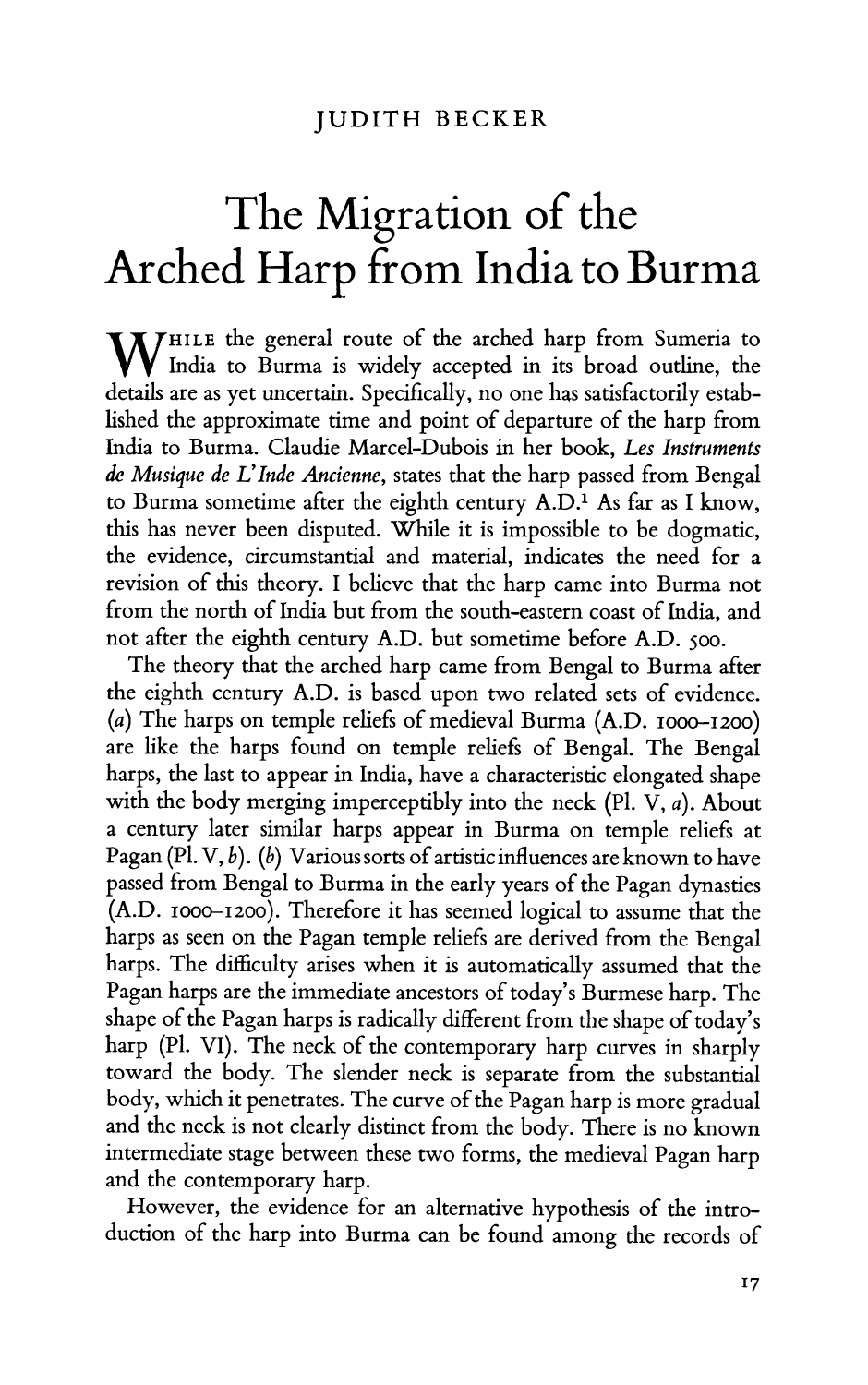**the Pyu, the immediate predecessors of the Burmans in Lower Burma. Only one temple relief of a Pyu harp has yet been discovered by archaeological diggings (Fig. I). But the general shape and playing position of this one example correlates with both today's harp and Indian harps from Amaravati in the period between A.D. 200-400. Other cultural connections between Lower Burma and south-eastern India from the first to the fifth centuries give credibility to the assumption that the harp could have passed into Burma at this time.** 

**The first written account of the harp in Burma also dates from the period of the Pyu kingdom. This document comes not from Burma itself but from ninth-century China. In A.D. 802 a delegation, including thirty-five musicians, was sent by the Pyu king to the Tang dynasty capital, Yang-chao. Their unusual instruments and excellent performances astonished and delighted the Chinese court. The twelve songs sung by the Pyu musicians were on Buddhist themes. This event is recorded and described in the New Tang History.2 The following Pyu instruments are listed by the Chinese chronicler:3** 

- **I. Bells with clappers fastened with leather.**
- **2. Flat iron 'clacks' with leather handles.**
- **3. Conch shells of various sizes.**
- **4. Lizard-head zithers with nine strings.**
- **5. A dragon-head lute with three tuning pegs and bridges.**
- **6. Cloud-head 'guitar' with three strings and plectrum.**
- **7. Two-stringed gourd lutes, large and small, the lute itself being of bamboo.**
- **8. Another bamboo gourd lute with one string and four bridges.**
- **9. Transverse flutes.**
- **Io. Double flutes.**
- **11. Gourd mouth-organs, large and small, each with a bamboo tongue and sixteen pipes, the longest 4 feet 8 inches.**
- **12. Small drums stretched with snake skin.**
- **13. Two or three bull's horns.**
- **14. Two harps.**

**Two different harps are mentioned in the chronicle. The first is carefully described, and gives the number of strings (fourteen) and the dimensions of the body and neck. The body was 60 cm. long and <sup>20</sup>cm. wide. The arched neck was 76 cm. long. The end of the neck was turned outward and the apex shaped like the head of a phoenix.4** 

**The first harp of the Pyu, as reported in the Chinese chronicle, had two distinct and unusual features: a neck which curved outward at the end, and a bird carved on the apex. Such a harp is found on temple reliefs in India only at Amaravati, on the eastern Indian coast, from the**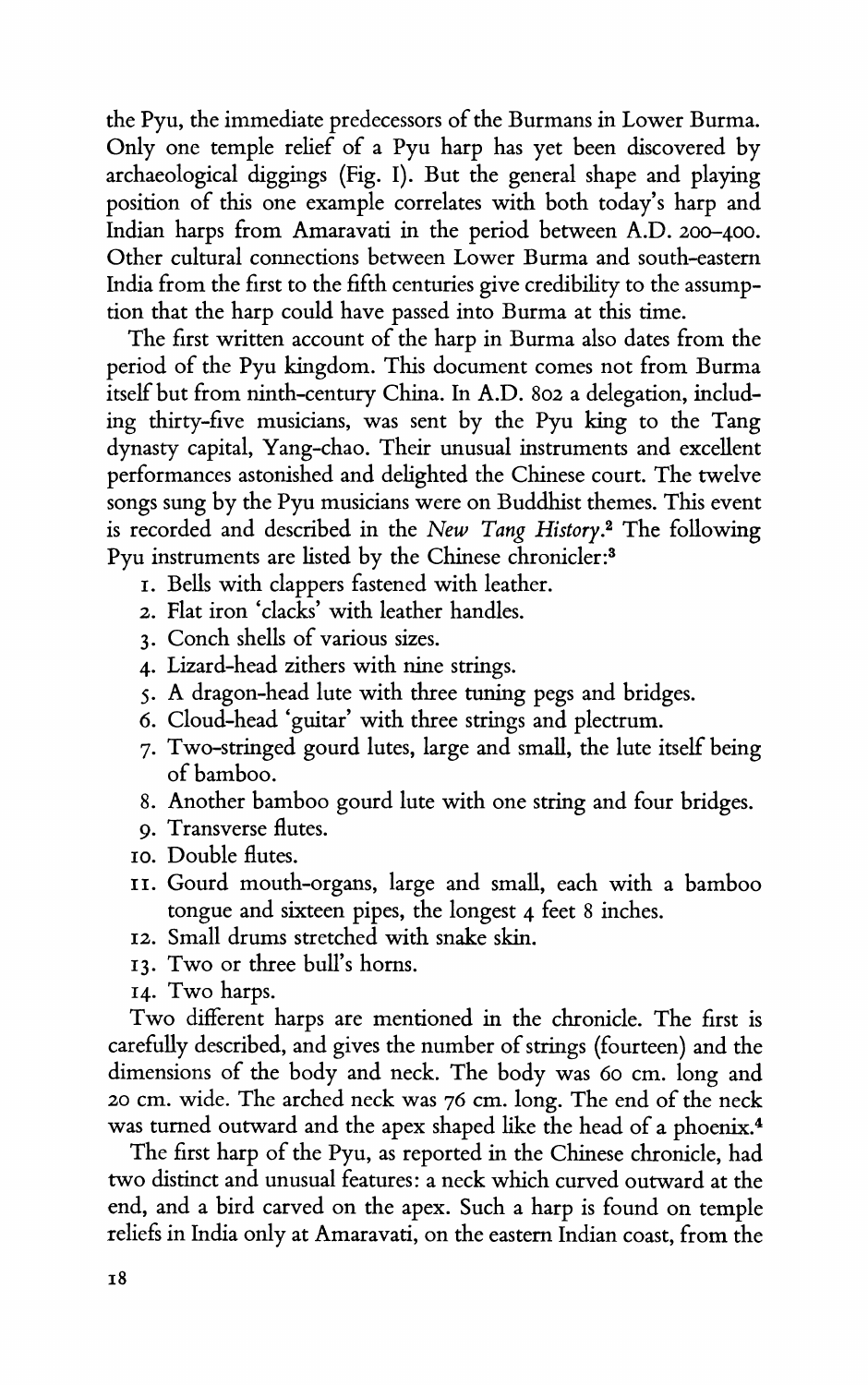

**FIG. I Pyu Harp, Lower Burma, before A.D. 300 (see also PI. VII (a)).** 

FIG. 2 Drawing of a harp from a relief from Amaravati, India (Arch. Sur**vey S. India: The Buddist Stupas of Amaravati etc., Pi. XVII, 4).** 

FIG. 3 Drawing of harps from a relief from Amaravati, c. A.D. 200 (J. **Kunst: The Cultural Background of Indonesian Music, Amsterdam, 1949,**   $p.31$ ).

**FIG. 4 Drawing of a harp from Amaravati (after Marcel-Dubois, op. cit., Pi. XL, 1).**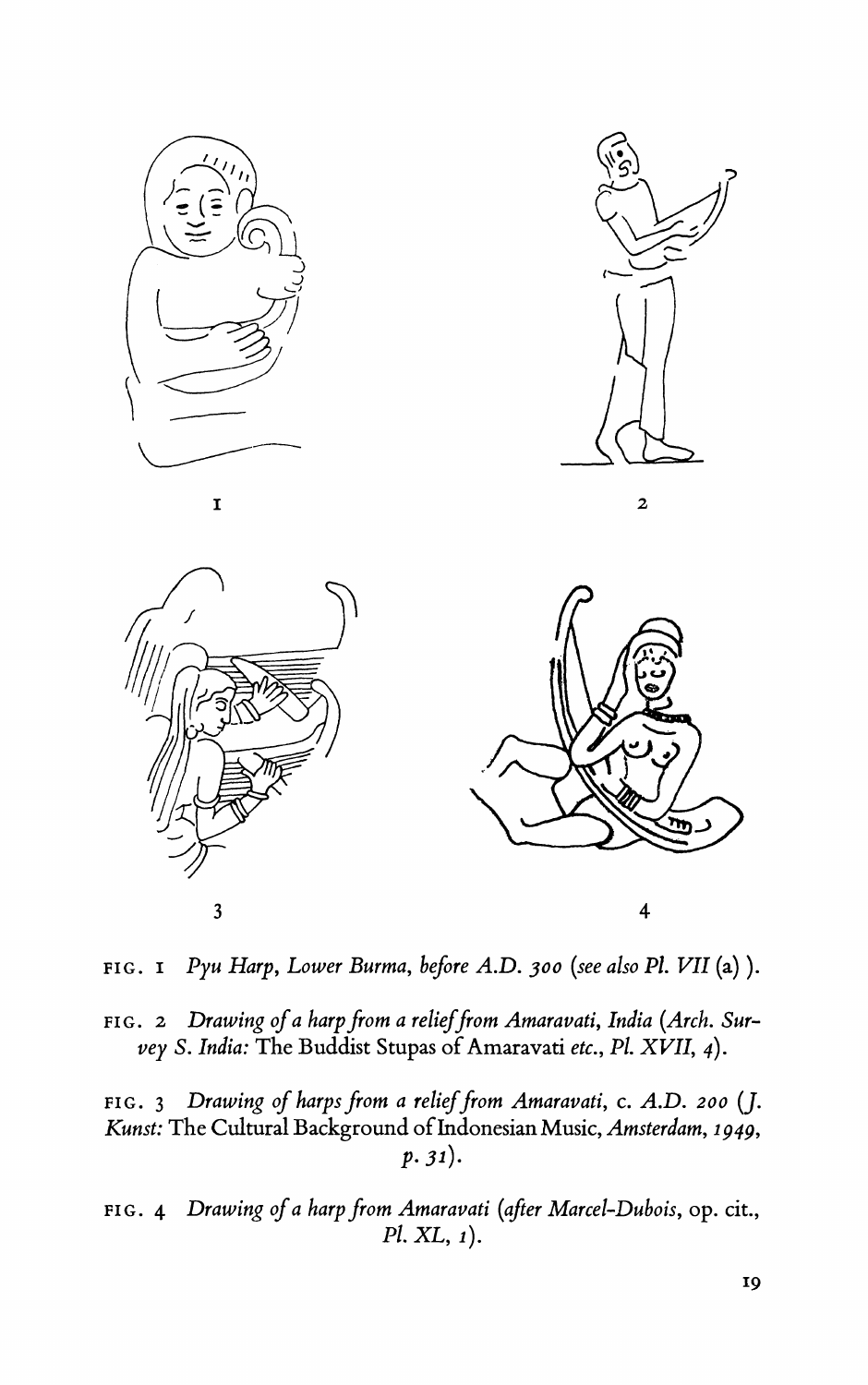



**7** 

**FIG. 5 Drawing of a harp from Nagarjunikonda, 'Visit of the Pancacikha to the Buddha', S. India (after Marcel-Dubois, op. cit., PI. XL, 2).** 

FIG. 6 Drawing of a harp from a fresco in Lokahteikpan Temple, Pagan, **Burma, A.D. 1113 (after Bohmu Ba Shin: The Lokahteikpan, Burma Historical Commission, Rangoon, 1962).** 

**FIG. 7 Sumerian Harp, from Adab, c. 3200 B.C. (after F W Galpin: The Music of the Sumerians etc., 1937).**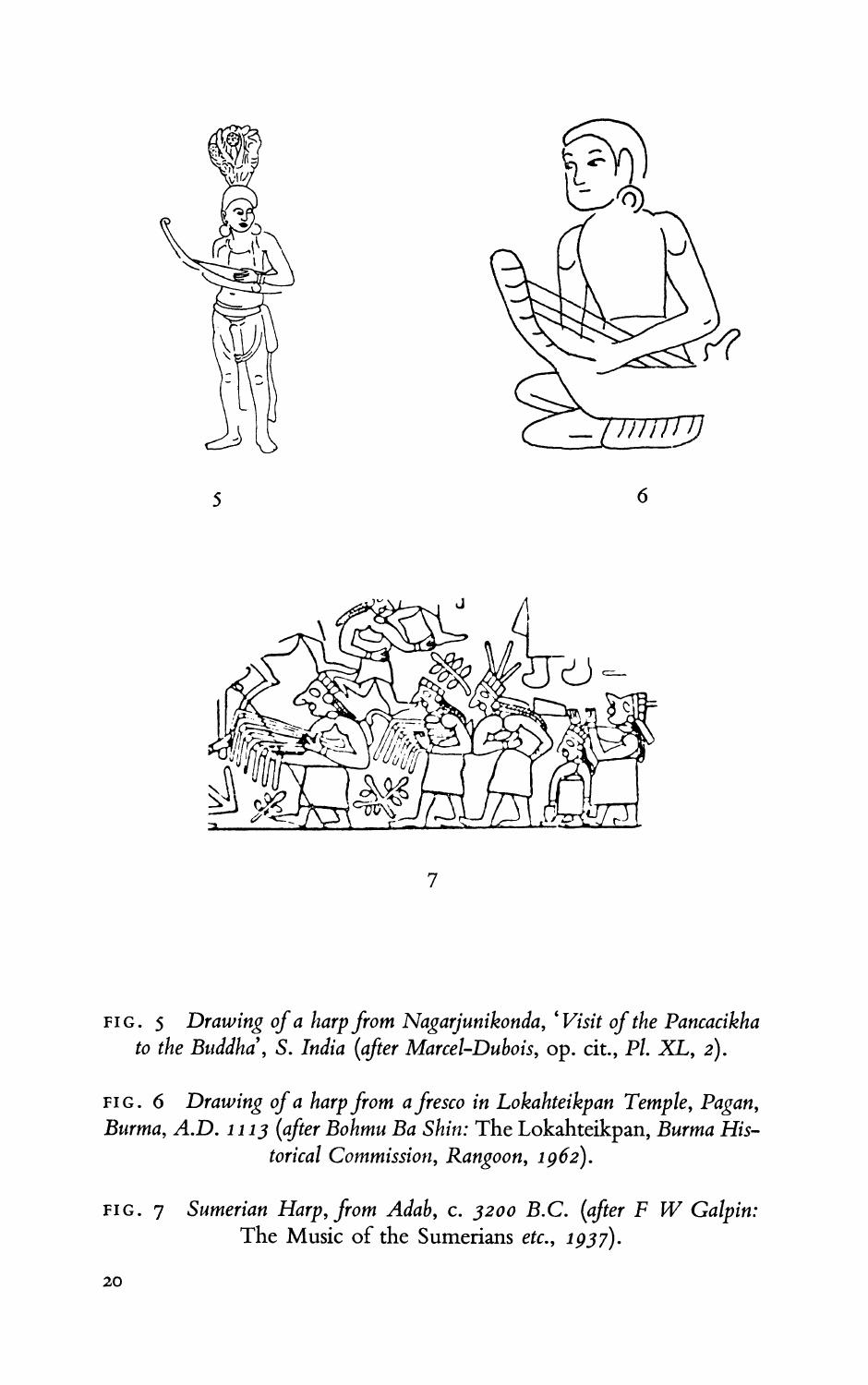**second to the fourth centuries A.D.5 (Fig. 2). This Amaravati harp is therefore the most probable ancestor of the Pyu bird-headed harp.** 

**The second harp of the Pyus is mentioned only briefly, and the text of this portion of the New Tang History is too ambiguous to be useful. However, the earliest representation of the arched harp in Burma is found on a temple relief from Old Prome, the Pyu capital, dated sometime before A.D. 800 (Fig. I). The harp from Old Prome is probably the second harp mentioned in the New Tang History. Like the birdheaded harp, the harp from Old Prome is similar to harps found at Amaravati from the second to the fourth centuries A.D. (Figs. 3, 4).** 

**The relationship between the Pyu harps and those of Amaravati would be very tenuous were it not for the extensive cultural contacts between the two areas at this time. In the fifth century A.D., a great Buddhist centre arose at Conjeeveram, just south of Amaravati on the eastern Indian coast. This vigorous Buddhist kingdom was to have a profound influence on the cultural, social and religious traditions of lower Burma. One of the dynastic names of the Pyu rulers, Varman, is also a dynastic name of the Pallava kings who ruled at Conjeeveram.6 Among the earliest inscriptions discovered in Burma, dating from the seventh century A.D. or earlier, are those in the Pallava alphabet in use at Conjeeveram at this time. These inscriptions frequently mention the great Buddhist commentator of Conjeeveram, Dhammapala.7 Buddhist missionary activity was the primary vehicle for Indian cultural expansion in Burma at this time.** 

**There is an intimate relation in India between the arched harp and Buddhism. The harp in India is seen in representations of the court orchestras of Buddhist dynasties (Sunga, Kanva, Andra, Pallava and Gupta). The harp is represented in the hands of Buddhist divinities (Fig. 5) and the harp disappeared in India at the same time that Hinduism became the dominant religion.8** 

**This connection between the arched harp and Buddhism supports the assumption that the Pyu harps were exported to lower Burma along with the Pallava script and Buddhist scriptures from the Conjeeveram-Amaravati area sometime around the fifth century A.D.9 In A.D. 832 the Pyu capital was destroyed by tribes from Nanchao, the**  Pyus decimated and dispersed.<sup>10</sup> The bird-headed harp disappeared. **Perhaps its traces can be found in the phoenix which crowns the medieval Chinese angular harp, or even in the upward thrusting apex of the contemporary Burmese harp.** 

**Although the bird-headed harp was lost forever, the second harp of the Pyus, the only harp represented in Burma before the eleventh century, continued to the present. On the temple relief from the Pyu**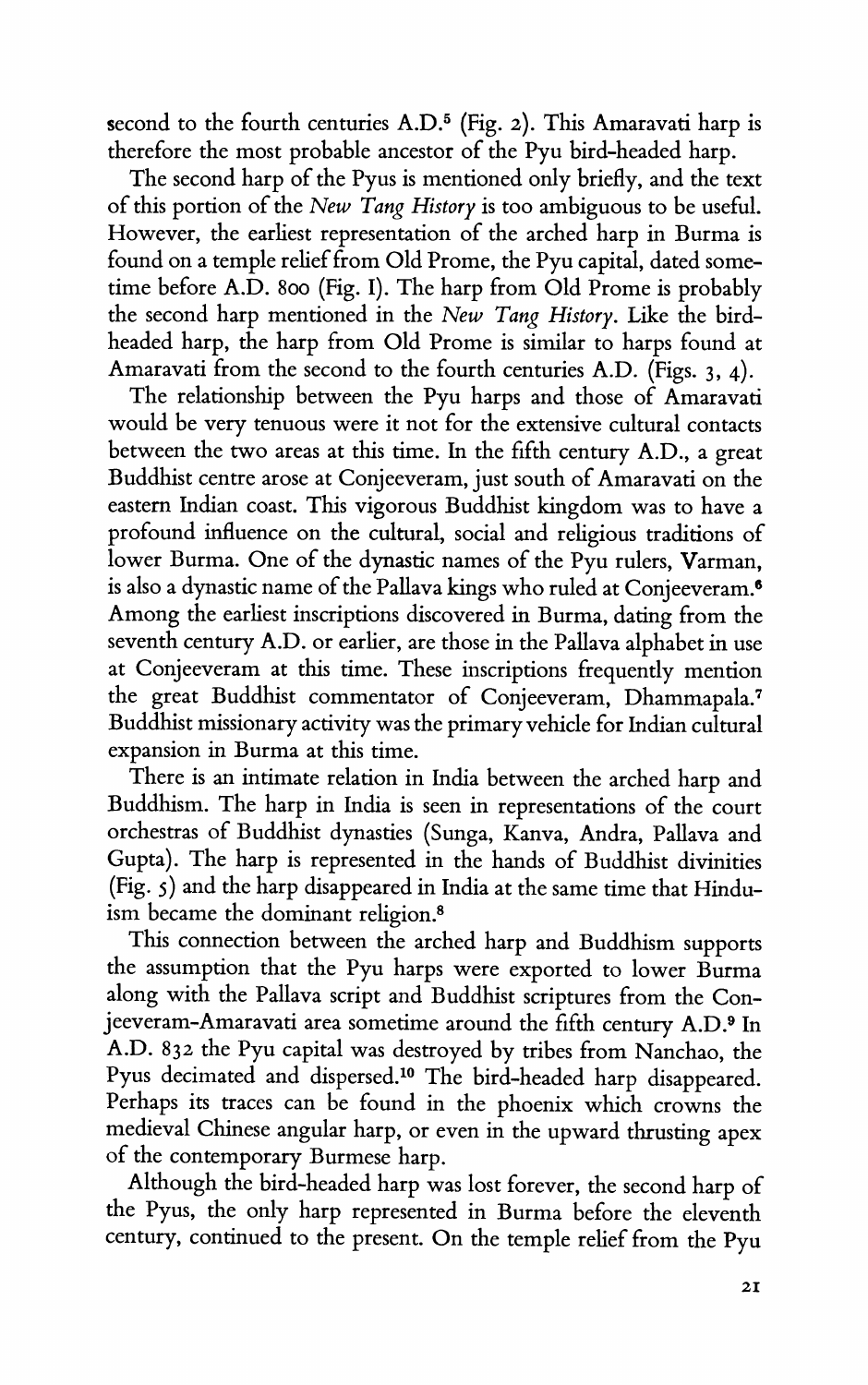**capital, the harpist is shown with a musician who seems to be keeping the rhythm either with small hand cymbals or by clapping his hands (P1. VII, a). They both accompany a dancer. The combination of a harpist and a timekeeper, both accompanying a dancer, is common in Burma today. The shape of the harp, with its sharply incurved neck and carved apex, is also like the contemporary harp of the Burmans.** 

**In A.D. 849, soon after the fall of the Pyu kingdom, the Burmans established their capital at Pagan." This is the beginning of the 'Burmese' era of the history of Burma. There was racial and cultural continuity between the kingdom of the Pyus and the kingdom of the Burmans. The Burmans took pride in being the successors of the Pyu. In the Burmese temples of Pagan are found the best known representations of the harp. The Nagayon, A.D. Io84, and the Ananda, A.D. o190, show the harp on predellas of stone reliefs of the Buddha. A later temple, the Lokahteikpan, A.D. II3, contains a fresco of a Jataka story which includes a harp.** 

**The Burmans believe that the Pagan harps are the direct ancestors of the present-day harp. These harps are also the evidence for the theory that the instrument came into Burma in this period from Bengal. And yet the striking thing about them is their dissimilarity to the modern harp. The necks of the Pagan harps are thick and blunt (Pls. V, b; VII, b, and Fig. 6). The curve of the neck is much less pronounced than that of the modem harp and there is no inturing at the apex or carving on the neck end. The delicate refinements of the Amaravati harps, the Pyu harps and the contemporary harp are absent.** 

**Even more puzzling is the fact that all three Pagan harps differ from**  one another. The harp on the Ananda predella  $(Pl. V, b)$  is a perfect **copy of the last stages of the arched harp as preserved in Bengal (P1. V, a). The neck and the body are fused into a single elongated curve. The playing position is the same as that used in Bengal.** 

**The Nagayon harp (P1. VII, b) is similar in contour to the Ananda harp but the harp is reversed in the hands of the player. Also, the body of the harp sits on the floor beside the player instead of resting on the thighs.** 

**The harp in the Lokahteikpan temple (Fig. 6) is nearest in general contour to the contemporary harp except for its coarse, unadorned neck. None of these harps bears more than a family resemblance to the modern harp. By contrast, though roughly executed, the Pyu harp has both the same shape and the same playing position as today's harp.** 

**The 'Indian' look of the Ananda and Nagayon harps can be explained by the historical circumstances of the times. Indian Buddhists, fleeing persecution in their homeland, came to Pagan in great numbers**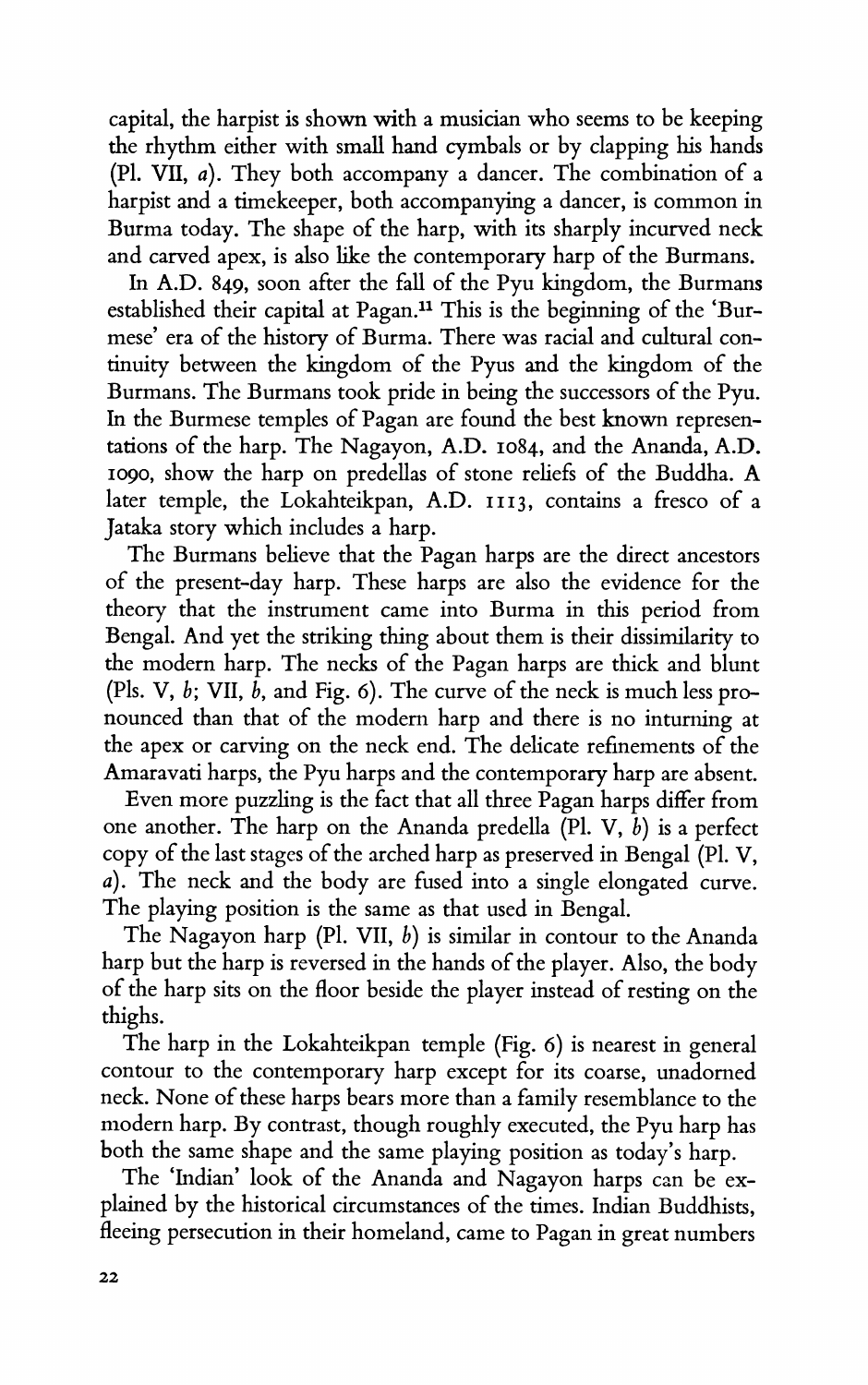**at this time. Inscriptions indicate that Indian artisans were imported to Pagan. Indian bas-reliefs were also brought to Pagan from Bengal in large numbers.l2 The 'Indian' harps of the Ananda and the Nagayon could be duplications of Bengal temple reliefs by Indian craftsmen, or possibly the reliefs were brought directly from India. In any case, it is doubtful that such harps were actually used at Pagan. It seems reasonable to assume continuity in the shape and playing position from the Pyu harp directly to the Burmese harp.** 

**In conclusion, the Sumerian (Fig. 7), the early Indian and the Burmese harps share the characteristic of a substantial body into which a rather delicate neck is inserted. The incurved neck of the Burmese harp is more like the neck of the Sumerian harp than it is like the typical profile of a late Indian harp. The Burmese harp is an early form of the Indian harp, which left India sometime before A.D. 500. The harp first appears in lower Burma among the strongly Hinduized kingdom of the Pyus. From the Pyus it passed directly to the Burmans and remains essentially unchanged today.** 

## **NOTES**

**1Claudie Marcel-Dubois: Les Instruments de Musique de L'Inde Ancienne, Presses Universitaires De France, 1941, p. 216.** 

**<sup>2</sup>Hsin-t'ang-shu, ch. 222 c., f. 17 vo., f. 44 ro.** 

<sup>8</sup> G. H. Luce: 'The Ancient Pyu', soth Anniversary Publication, Journal of the Burma Research Society, Rangoon, 1960, p. 320.<br>
<sup>4</sup> Translated through the courtesy of Robert Ruhlman, Professor of Chinese, Ecole Nationale d

**Ecole Nationales Becomist** Match-Dubois, *op. cit.*, p. 83.<br>*6* Handbook of Oriental History, by members of the Department of Oriental History, SOAS, University of London, 1951, p. 85.

<sup>7</sup> G. E. Harvey: Outline of Burmese History, Orient Longmans Ltd., Bombay, **Calcutta, Madras, Ist printing 1926.** 

**<sup>8</sup>Marcel-Dubois, op. cit., pps. io9-I5.** 

**9The earliest Burmese inscription which mentions the harp, dated 1199 A.D., includes the phrase 'Buddhist monks who can play the harp', testifying again to the old association between the harp and Buddhism. Epigraphica Birmanica, Vol. I, Plate 2I, line ii. Harp=Old Burmese 'con', Modern Bur**mese 'saung'.<br><sup>10</sup> Luce, *op. cit.*, p. 320.

<sup>11</sup> G. H. Luce: 'Economic Life of the Early Burman', 5oth Anniversary Pub**lication, Journal of the Burma Research Society, Rangoon, 1960, p. 323.** 

**<sup>12</sup>A. B. Griswold, Chewon Kim, P. H. Pott: The Art of Burma, Korea, Tibet, Crown Publishers Inc., New York, 1964, p. 40.**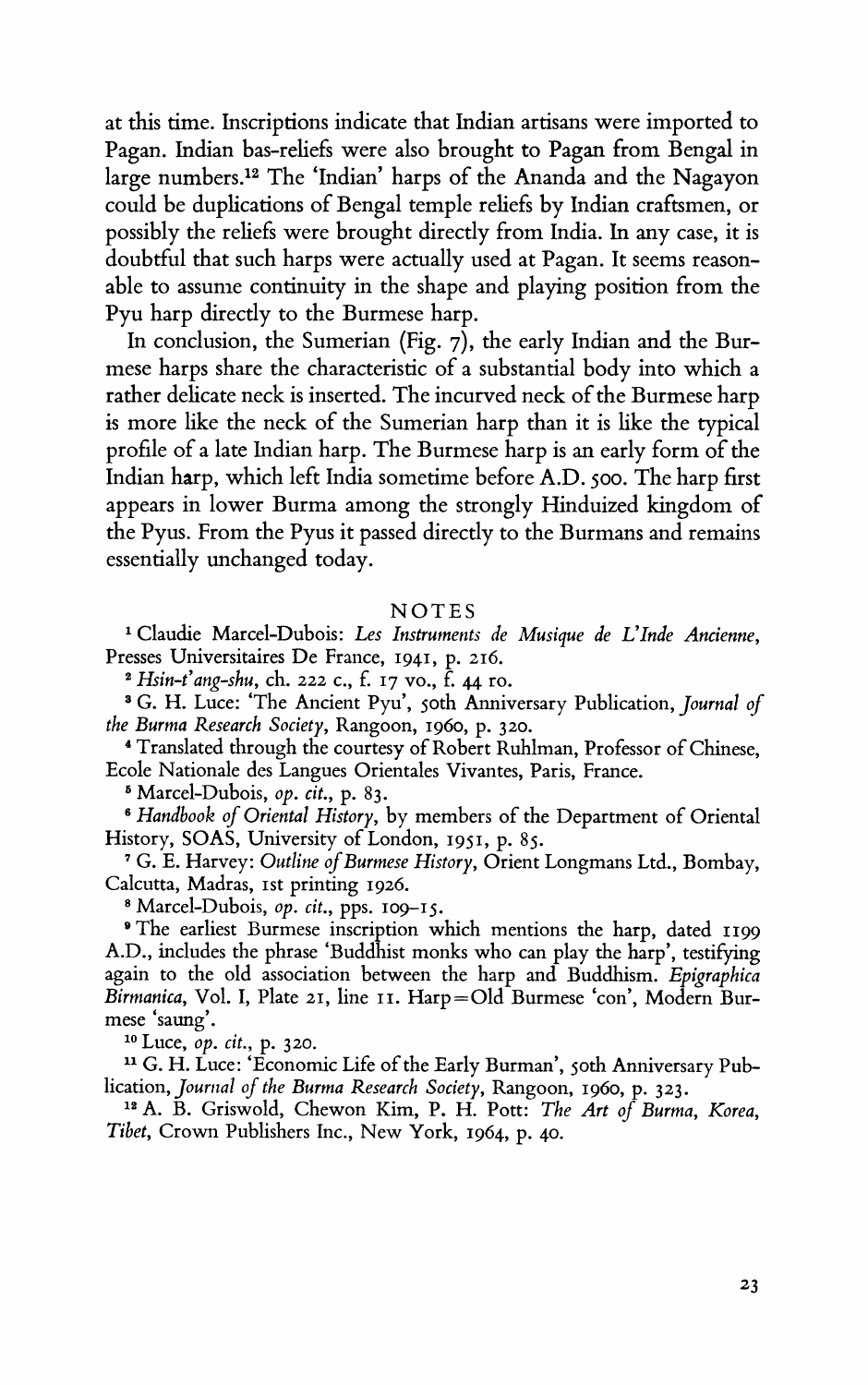

**PLATE V (a) Coin from Bengal. (From Marcel-Dubois: Les Instruments**  de Musique de l'Inde Ancienne.) (b) *Harp from Pagan, Burma, c. A.D.* **logo, Ananda Temple. (Reprodtced by courtesy of the Archaeological Survey of Burma.)**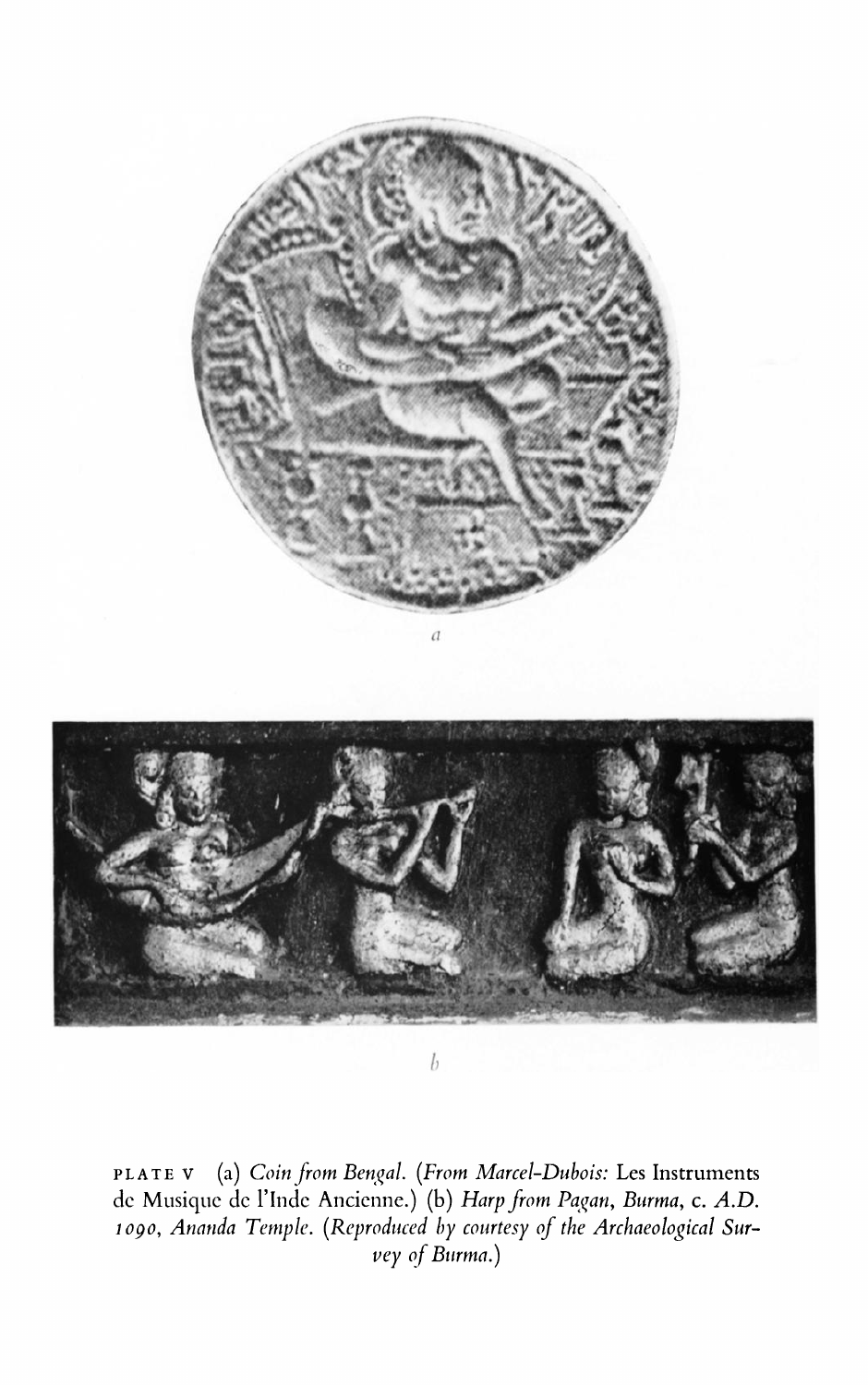

**PLATE VI Contemporary Burmese Harp. (Photo: W Earl Britton.)**